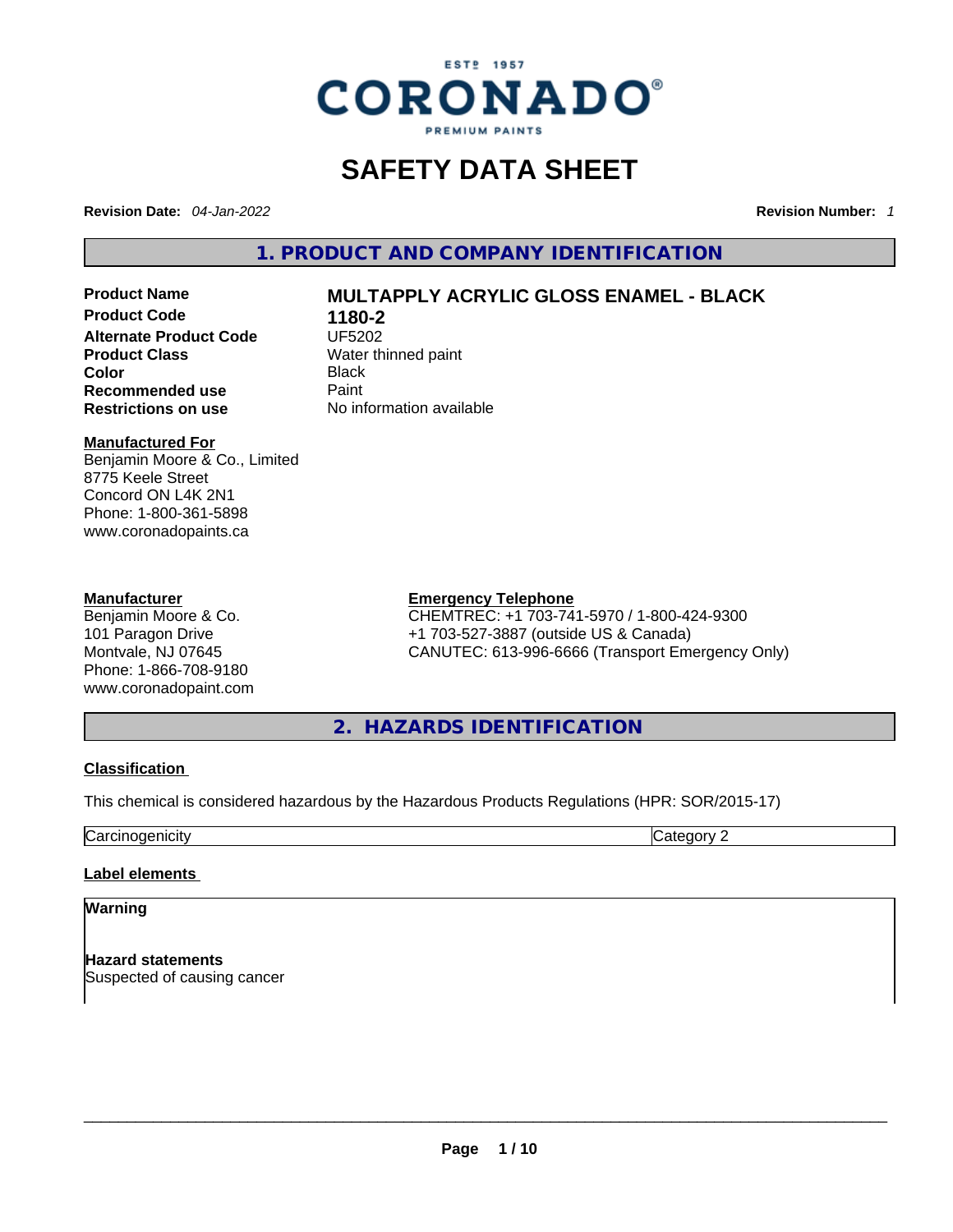

**Appearance** liquid **Odor 11** and **Odor 11** and **Odor 11** and **Odor 11** and **Odor 11** and **Odor** 11 and **Odor** 11 and **Odor** 11 and **Odor** 11 and **Odor** 11 and **Odor** 11 and **Odor** 11 and **Odor** 11 and **Odor** 11 and **Odor** 

### **Precautionary Statements - Prevention**

Obtain special instructions before use Do not handle until all safety precautions have been read and understood Use personal protective equipment as required

### **Precautionary Statements - Response**

IF exposed or concerned: Get medical advice/attention

# **Precautionary Statements - Storage**

Store locked up

### **Precautionary Statements - Disposal**

Dispose of contents/container to an approved waste disposal plant

### **Other information**

No information available

May cause allergic skin reaction

 **WARNING:** This product contains isothiazolinone compounds at levels of <0.1%. These substances are biocides commonly found in most paints and a variety of personal care products as a preservative. Certain individuals may be sensitive or allergic to these substances, even at low levels.

# **3. COMPOSITION INFORMATION ON COMPONENTS**

| <b>Chemical name</b>                                                            | CAS No.        | Weight-%      | Hazardous Material<br>registry number<br>(HMIRA registry #) | Date HMIRA filed and<br>Information Review Act date exemption granted<br>(if applicable) |
|---------------------------------------------------------------------------------|----------------|---------------|-------------------------------------------------------------|------------------------------------------------------------------------------------------|
| Propanoic acid, 2-methyl-,<br>monoester with<br>2,2,4-trimethyl-1,3-pentanediol | 25265-77-4     | $-5%$         |                                                             |                                                                                          |
| Diethylene glycol monoethyl<br>ether                                            | $111 - 90 - 0$ | $-5%$         |                                                             |                                                                                          |
| Carbon black                                                                    | 1333-86-4      | - 5%          |                                                             |                                                                                          |
| Hexanedioic acid, dihydrazide                                                   | 1071-93-8      | $0.5 - 1\%$   |                                                             |                                                                                          |
| Ammonia                                                                         | 7664-41-7      | $0.1 - 0.25%$ |                                                             |                                                                                          |
| Ammonium hydroxide                                                              | 1336-21-6      | $0.1 - 0.25%$ |                                                             |                                                                                          |

\*The exact percentage (concentration) of composition has been withheld as a trade secret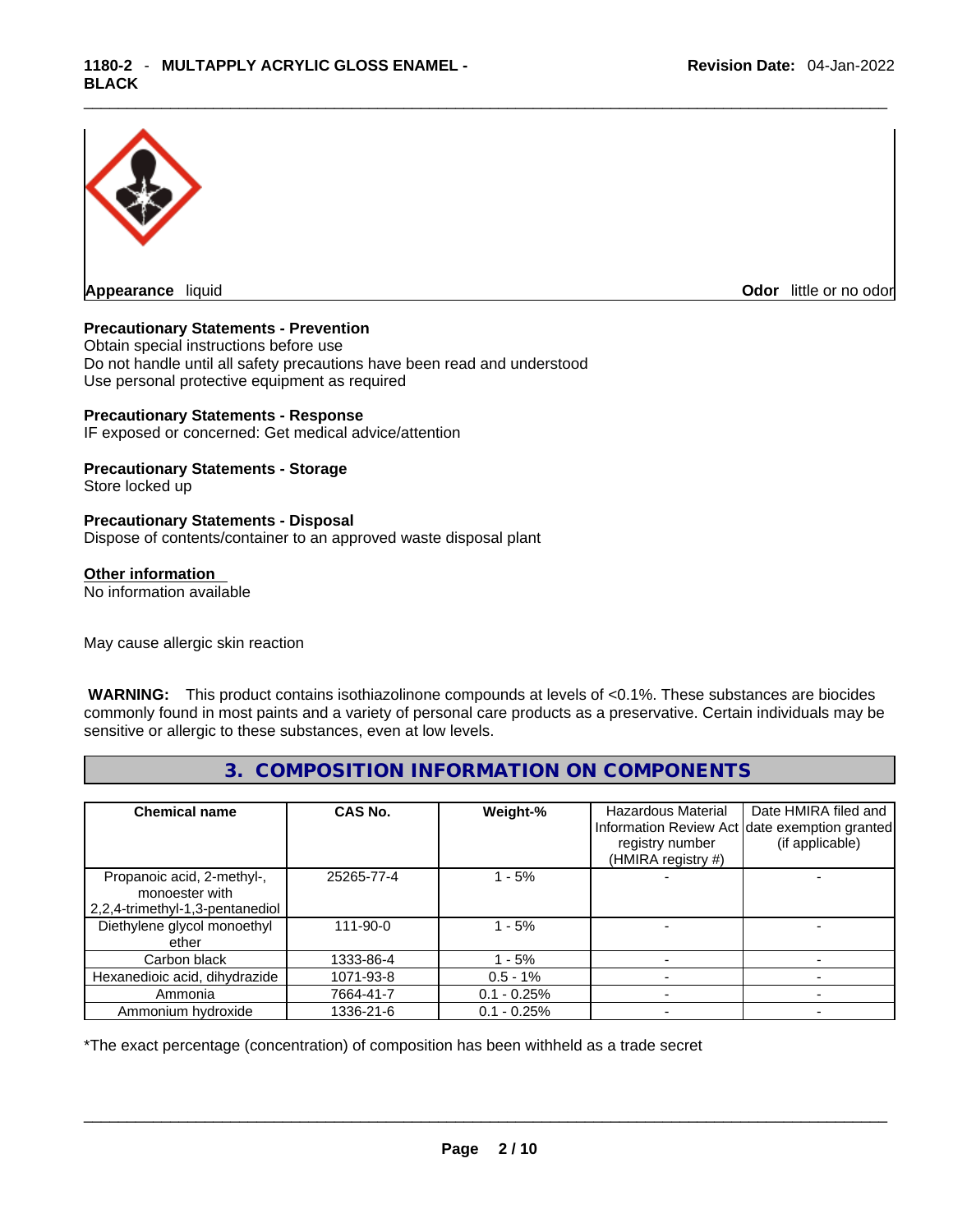# **4. FIRST AID MEASURES**

| <b>General Advice</b>                  | No hazards which require special first aid measures.                                                     |
|----------------------------------------|----------------------------------------------------------------------------------------------------------|
| <b>Eye Contact</b>                     | Rinse thoroughly with plenty of water for at least 15<br>minutes and consult a physician.                |
| <b>Skin Contact</b>                    | Wash off immediately with soap and plenty of water while<br>removing all contaminated clothes and shoes. |
| <b>Inhalation</b>                      | Move to fresh air. If symptoms persist, call a physician.                                                |
| Ingestion                              | Clean mouth with water and afterwards drink plenty of<br>water. Consult a physician if necessary.        |
| <b>Most Important Symptoms/Effects</b> | May cause allergic skin reaction.                                                                        |
| <b>Notes To Physician</b>              | Treat symptomatically.                                                                                   |
|                                        |                                                                                                          |

**5. FIRE-FIGHTING MEASURES** 

| <b>Suitable Extinguishing Media</b>                                              | Use extinguishing measures that are appropriate to local<br>circumstances and the surrounding environment.                                   |  |  |
|----------------------------------------------------------------------------------|----------------------------------------------------------------------------------------------------------------------------------------------|--|--|
| Protective equipment and precautions for firefighters                            | As in any fire, wear self-contained breathing apparatus<br>pressure-demand, MSHA/NIOSH (approved or equivalent)<br>and full protective gear. |  |  |
| <b>Specific Hazards Arising From The Chemical</b>                                | Closed containers may rupture if exposed to fire or<br>extreme heat.                                                                         |  |  |
| <b>Sensitivity to mechanical impact</b>                                          | No.                                                                                                                                          |  |  |
| Sensitivity to static discharge                                                  | No.                                                                                                                                          |  |  |
| <b>Flash Point Data</b><br>Flash point (°F)<br>Flash Point (°C)<br><b>Method</b> | Not applicable<br>Not applicable<br>Not applicable                                                                                           |  |  |
| <b>Flammability Limits In Air</b>                                                |                                                                                                                                              |  |  |
| Lower flammability limit:<br><b>Upper flammability limit:</b>                    | Not applicable<br>Not applicable                                                                                                             |  |  |
| Flammability: 0<br><b>NFPA</b><br>Health: 1                                      | <b>Instability: 0</b><br><b>Special:</b> Not Applicable                                                                                      |  |  |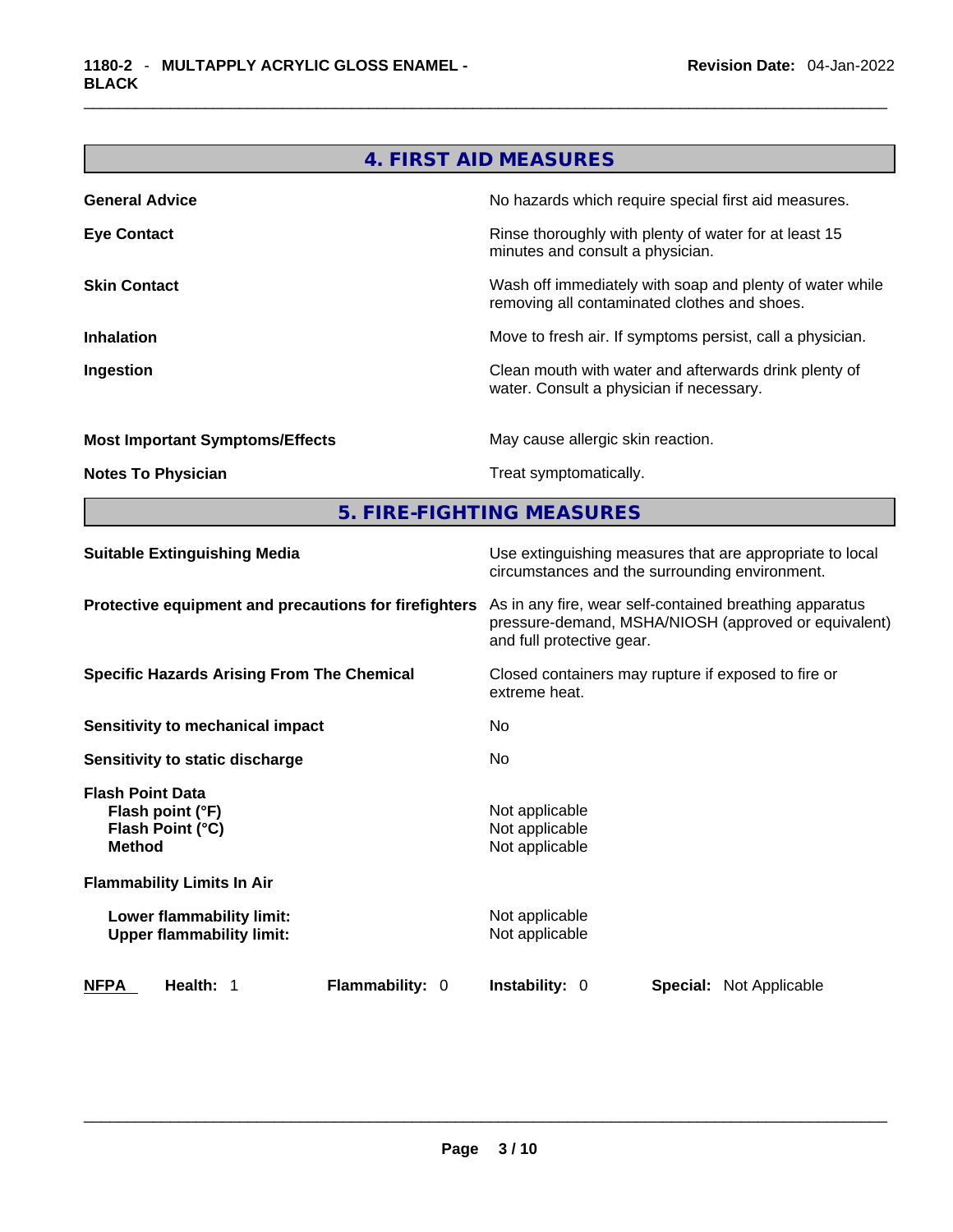### **NFPA Legend**

- 0 Not Hazardous
- 1 Slightly
- 2 Moderate
- 3 High
- 4 Severe

*The ratings assigned are only suggested ratings, the contractor/employer has ultimate responsibilities for NFPA ratings where this system is used.* 

*Additional information regarding the NFPA rating system is available from the National Fire Protection Agency (NFPA) at www.nfpa.org.* 

## **6. ACCIDENTAL RELEASE MEASURES**

**Personal Precautions Avoid contact with skin, eyes and clothing. Ensure Personal Precautions** adequate ventilation.

**Other Information Discription Prevent further leakage or spillage if safe to do so.** 

**Environmental precautions** See Section 12 for additional Ecological Information.

**Methods for Cleaning Up Example 20 Soak** up with inert absorbent material. Sweep up and shovel into suitable containers for disposal.

# **7. HANDLING AND STORAGE**

**Handling Handling Avoid contact with skin, eyes and clothing. Avoid breathing** vapors, spray mists or sanding dust. In case of insufficient ventilation, wear suitable respiratory equipment.

**Storage Keep container tightly closed. Keep out of the reach of Keep** container tightly closed. Keep out of the reach of

**Incompatible Materials No information available No** information available

**8. EXPOSURE CONTROLS/PERSONAL PROTECTION** 

children.

### **Exposure Limits**

| <b>Chemical name</b>        | <b>ACGIH TLV</b>                                           | <b>Alberta</b>                                                                   | <b>British Columbia</b>       | <b>Ontario</b>                | Quebec                                                                               |
|-----------------------------|------------------------------------------------------------|----------------------------------------------------------------------------------|-------------------------------|-------------------------------|--------------------------------------------------------------------------------------|
| Diethylene glycol monoethyl | N/E                                                        | N/E                                                                              | N/E                           | 30 ppm - TWA                  | N/E                                                                                  |
| ether                       |                                                            |                                                                                  |                               | 165 mg/m $3$ - TWA            |                                                                                      |
| Carbon black                | TWA: $3 \text{ mg/m}^3$<br>inhalable particulate<br>matter | $3.5 \text{ mg/m}^3$ - TWA                                                       | $3 \text{ mg/m}^3$ - TWA      | $3$ mg/m <sup>3</sup> - TWA   | $3.5 \text{ mg/m}^3$ - TWAEV                                                         |
| Ammonia                     | STEL: 35 ppm<br>TWA: 25 ppm                                | 25 ppm - TWA<br>17 mg/m $3$ - TWA<br>35 ppm - STEL<br>$24 \text{ mg/m}^3$ - STEL | 25 ppm - TWA<br>35 ppm - STEL | 25 ppm - TWA<br>35 ppm - STEL | 25 ppm - TWAEV<br>17 mg/m $3$ - TWAEV<br>35 ppm - STEV<br>$24 \text{ mg/m}^3$ - STEV |

### **Legend**

ACGIH - American Conference of Governmental Industrial Hygienists

Alberta - Alberta Occupational Exposure Limits

British Columbia - British Columbia Occupational Exposure Limits

Ontario - Ontario Occupational Exposure Limits

Quebec - Quebec Occupational Exposure Limits

N/E - Not established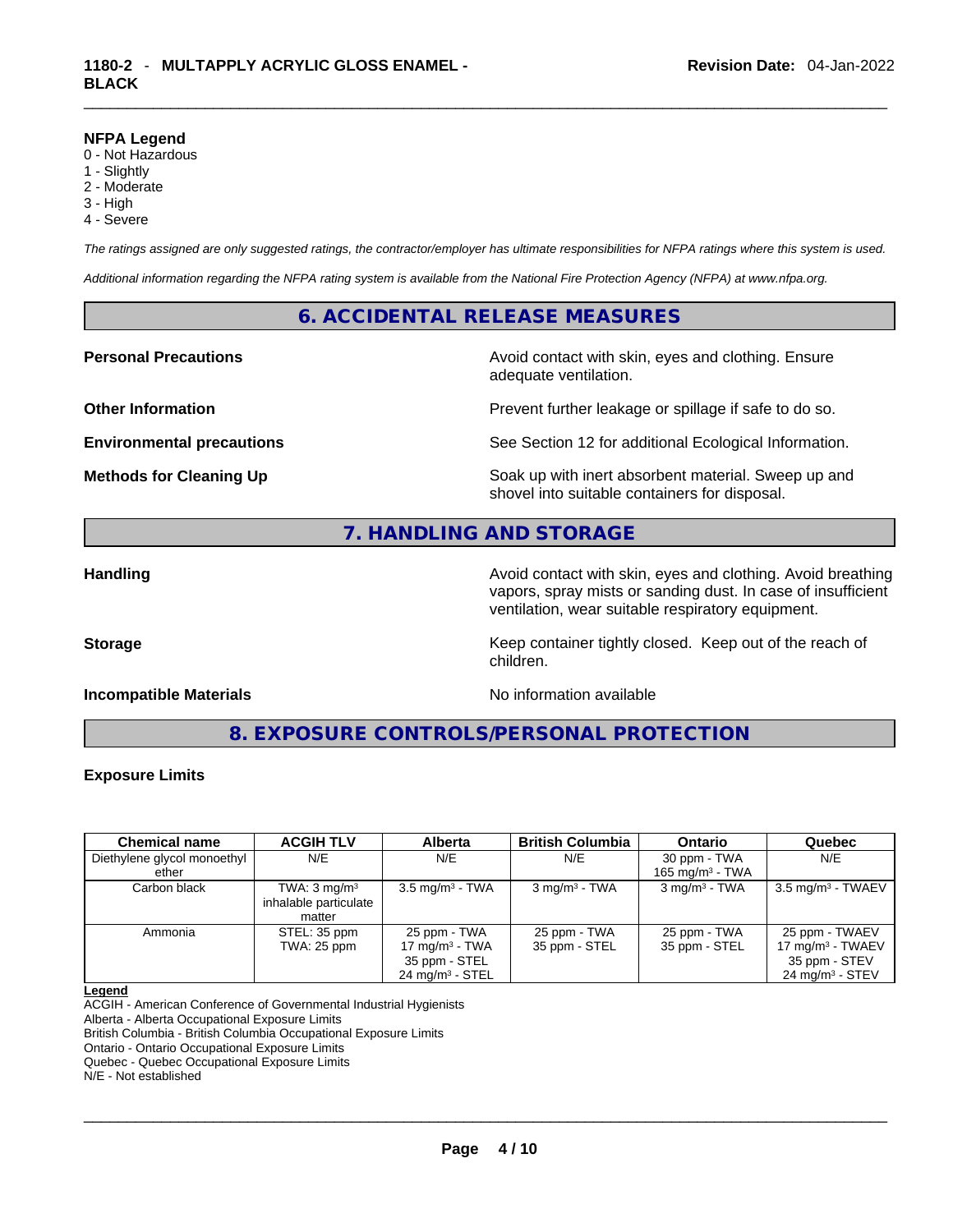**Personal Protective Equipment**

**Engineering Measures Ensure** Ensure adequate ventilation, especially in confined areas.

**Eve/Face Protection Safety glasses with side-shields. Skin Protection Protection Protective gloves and impervious clothing. Respiratory Protection In case of insufficient ventilation wear suitable respiratory** equipment.

**Hygiene Measures Avoid contact with skin, eyes and clothing. Remove and Avoid contact with skin, eyes and clothing. Remove and Avoid contact with skin, eyes and clothing. Remove and** wash contaminated clothing before re-use. Wash thoroughly after handling.

## **9. PHYSICAL AND CHEMICAL PROPERTIES**

**Appearance** liquid **Odor Odor Odor Odor Odor** *little or no odor little or no odor* **Odor Threshold No information available No information available Density (Ibs/gal)** 8.5 - 8.7<br> **Specific Gravity** 8.5 - 8.7 **Specific Gravity pH DH Note that the state of the state of the state of the state of the state of the state of the state of the state of the state of the state of the state of the state of the state of the state of the state of the st Viscosity (cps) Viscosity (cps) No information available Solubility(ies)** No information available **Water solubility No information available No information available Evaporation Rate No information available No information available Vapor pressure No information available Vapor density**<br> **We Solids**<br>
We Solids
20 - 40 **Wt. % Solids** 30 - 40 **Vol. % Solids Wt. % Volatiles** 60 - 70 **Vol. % Volatiles** 60 - 70 **VOC Regulatory Limit (g/L)** < 100 **Boiling Point (°F)** 212 **Boiling Point (°C)** 100 **Freezing point (°F)** 32 **Freezing Point (°C)** 0 **Flash point (°F)**<br> **Flash Point (°C)**<br> **Flash Point (°C)**<br> **Not** applicable **Flash Point (°C) Method** Not applicable **Flammability (solid, gas)** Not applicable<br> **Upper flammability limit:** Not applicable **Upper flammability limit: Lower flammability limit:** Not applicable **Autoignition Temperature (°F)** No information available **Autoignition Temperature (°C)** No information available **Decomposition Temperature (°F)** No information available **Decomposition Temperature (°C)** No information available **Partition coefficient** No information available

# **10. STABILITY AND REACTIVITY**

**Reactivity** Not Applicable \_\_\_\_\_\_\_\_\_\_\_\_\_\_\_\_\_\_\_\_\_\_\_\_\_\_\_\_\_\_\_\_\_\_\_\_\_\_\_\_\_\_\_\_\_\_\_\_\_\_\_\_\_\_\_\_\_\_\_\_\_\_\_\_\_\_\_\_\_\_\_\_\_\_\_\_\_\_\_\_\_\_\_\_\_\_\_\_\_\_\_\_\_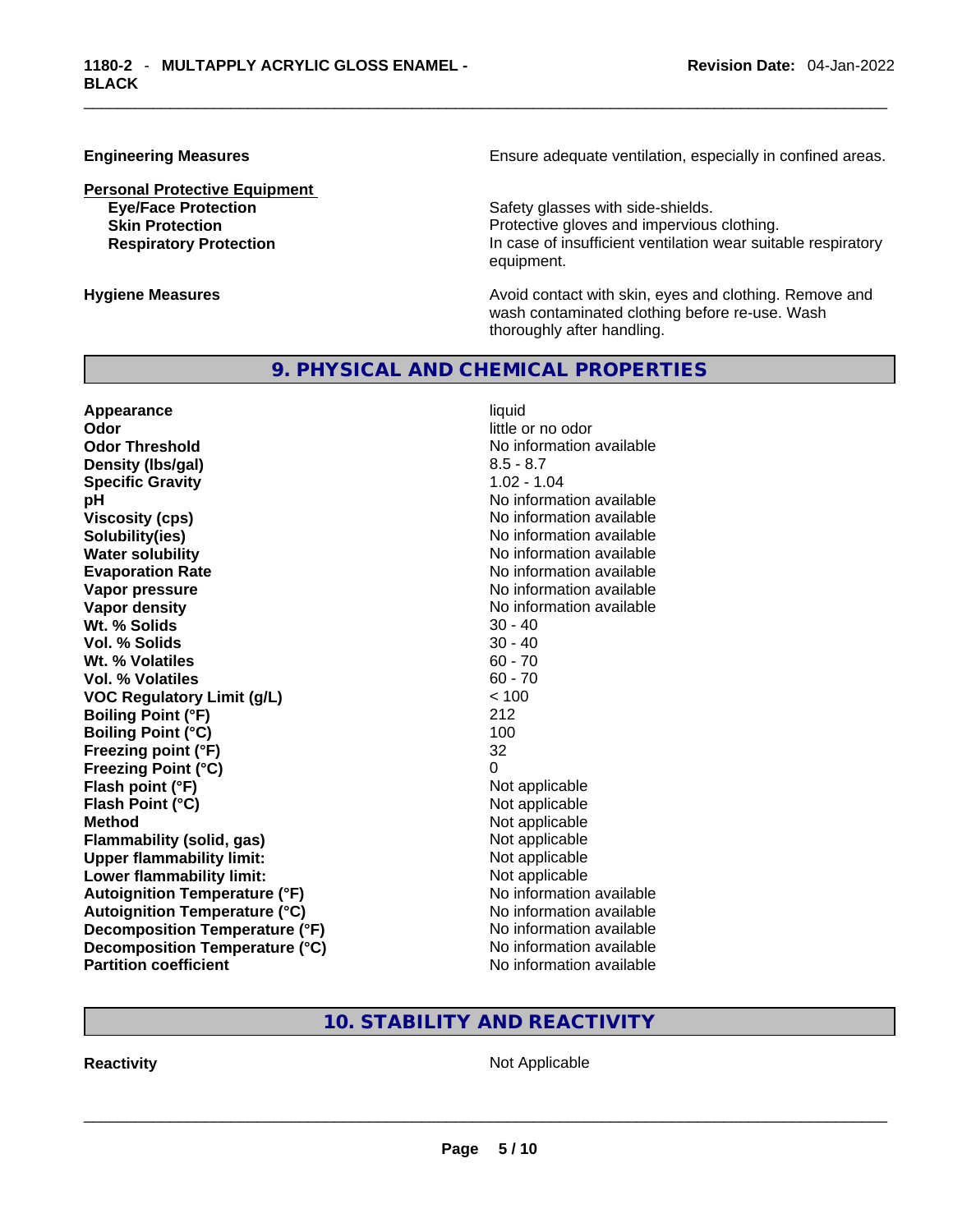| <b>Chemical Stability</b>               | Stable under normal conditions.          |
|-----------------------------------------|------------------------------------------|
| <b>Conditions to avoid</b>              | Prevent from freezing.                   |
| <b>Incompatible Materials</b>           | No materials to be especially mentioned. |
| <b>Hazardous Decomposition Products</b> | None under normal use.                   |
| Possibility of hazardous reactions      | None under normal conditions of use.     |

# **11. TOXICOLOGICAL INFORMATION**

| <b>Product Information</b>               |  |
|------------------------------------------|--|
| Information on likely routes of exposure |  |

**Principal Routes of Exposure** Eye contact, skin contact and inhalation.

**Acute Toxicity<br>Product Information** 

**No information available** 

### **<u>Symptoms related to the physical, chemical and toxicological characteristics</u>**

**Symptoms Symptoms No information available** 

### **Delayed and immediate effects as well as chronic effects from short and long-term exposure**

| Eye contact                     | May cause slight irritation                                                                                     |
|---------------------------------|-----------------------------------------------------------------------------------------------------------------|
| <b>Skin contact</b>             | Substance may cause slight skin irritation. Prolonged or<br>repeated contact may dry skin and cause irritation. |
| <b>Inhalation</b>               | May cause irritation of respiratory tract.                                                                      |
| Ingestion                       | Ingestion may cause gastrointestinal irritation, nausea,<br>vomiting and diarrhea.                              |
| <b>Sensitization</b>            | May cause an allergic skin reaction.                                                                            |
| <b>Neurological Effects</b>     | No information available.                                                                                       |
| <b>Mutagenic Effects</b>        | No information available.                                                                                       |
| <b>Reproductive Effects</b>     | No information available.                                                                                       |
| <b>Developmental Effects</b>    | No information available.                                                                                       |
| <b>Target organ effects</b>     | No information available.                                                                                       |
| <b>STOT - single exposure</b>   | No information available.                                                                                       |
| <b>STOT - repeated exposure</b> | No information available.                                                                                       |
| Other adverse effects           | No information available.                                                                                       |
| <b>Aspiration Hazard</b>        | No information available.                                                                                       |
|                                 |                                                                                                                 |

**Numerical measures of toxicity**

**The following values are calculated based on chapter 3.1 of the GHS document**

**ATEmix (inhalation-dust/mist)** 166.8 mg/L

**Component Information**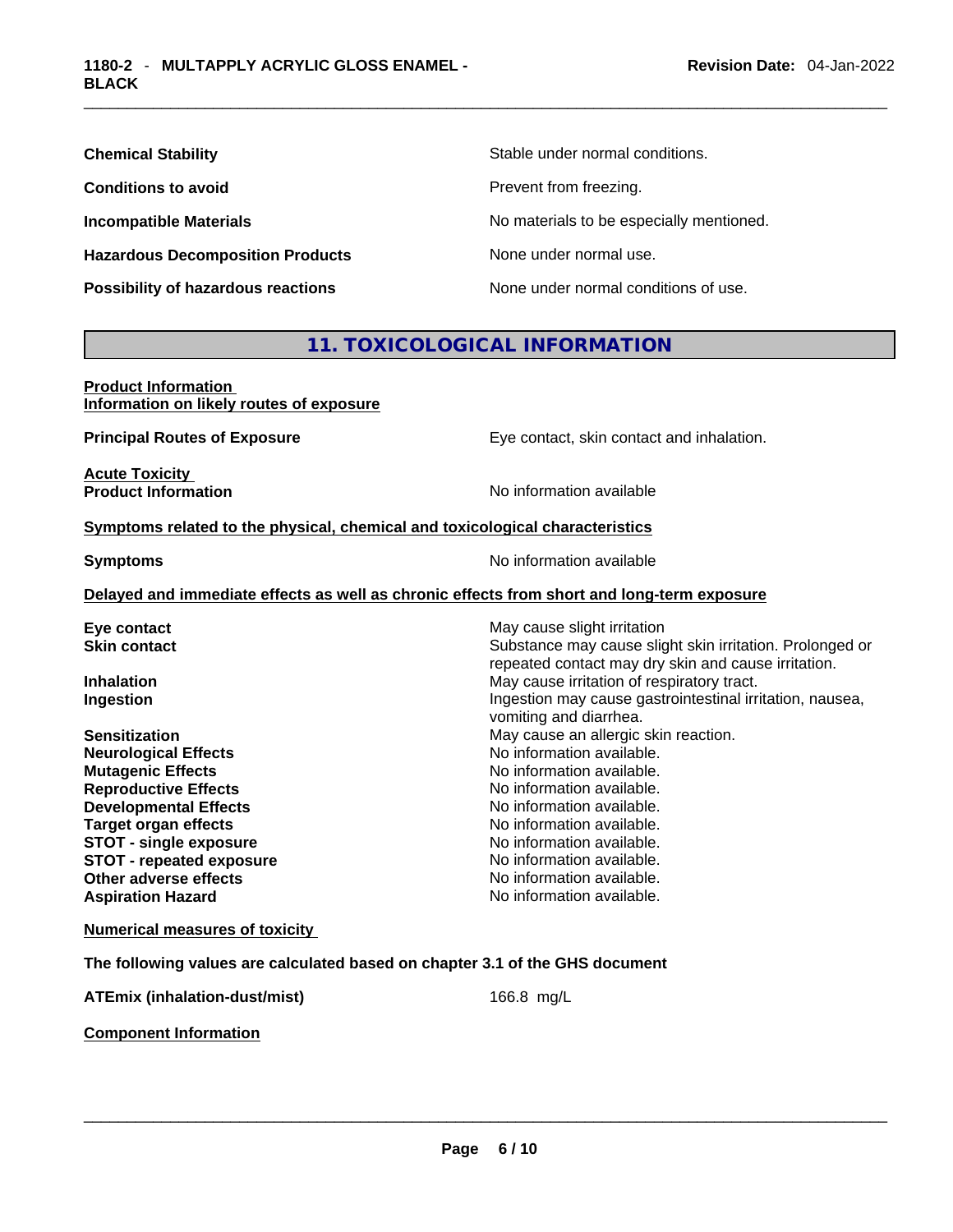# \_\_\_\_\_\_\_\_\_\_\_\_\_\_\_\_\_\_\_\_\_\_\_\_\_\_\_\_\_\_\_\_\_\_\_\_\_\_\_\_\_\_\_\_\_\_\_\_\_\_\_\_\_\_\_\_\_\_\_\_\_\_\_\_\_\_\_\_\_\_\_\_\_\_\_\_\_\_\_\_\_\_\_\_\_\_\_\_\_\_\_\_\_ **1180-2** - **MULTAPPLY ACRYLIC GLOSS ENAMEL - BLACK**

| Chemical name                                                                                 | Oral LD50             | Dermal LD50                                                           | <b>Inhalation LC50</b>                                                             |
|-----------------------------------------------------------------------------------------------|-----------------------|-----------------------------------------------------------------------|------------------------------------------------------------------------------------|
| Propanoic acid, 2-methyl-,<br>monoester with<br>2,2,4-trimethyl-1,3-pentanediol<br>25265-77-4 | $=$ 3200 mg/kg (Rat)  | $> 15200$ mg/kg (Rat)                                                 |                                                                                    |
| Diethylene glycol monoethyl ether<br>$111 - 90 - 0$                                           | $= 10502$ mg/kg (Rat) | $= 9143$ mg/kg (Rabbit) = 4200<br>$\mu L/kg$ (Rabbit) = 6 mL/kg (Rat) | $> 5240$ mg/m <sup>3</sup> (Rat) 4 h                                               |
| Carbon black<br>1333-86-4                                                                     | $> 15400$ mg/kg (Rat) | $>$ 3 g/kg (Rabbit)                                                   |                                                                                    |
| Ammonia<br>7664-41-7                                                                          | $=$ 350 mg/kg (Rat)   |                                                                       | (Rat)1 h<br>$= 9850$ mg/m <sup>3</sup><br>$= 13770$ mg/m <sup>3</sup><br>Rat ) 1 h |
| Ammonium hydroxide<br>1336-21-6                                                               | $=$ 350 mg/kg (Rat)   |                                                                       |                                                                                    |

## **Chronic Toxicity**

### **Carcinogenicity**

*The information below indicates whether each agency has listed any ingredient as a carcinogen:.* 

| <b>Chemical name</b> | IARC                            | <b>NTP</b> |
|----------------------|---------------------------------|------------|
|                      | Possible Human Carcinogen<br>2B |            |
| Carbon black         |                                 |            |

### **Legend**

IARC - International Agency for Research on Cancer NTP - National Toxicity Program OSHA - Occupational Safety & Health Administration

**12. ECOLOGICAL INFORMATION** 

### **Ecotoxicity Effects**

The environmental impact of this product has not been fully investigated.

### **Product Information**

### **Acute Toxicity to Fish**

No information available

### **Acute Toxicity to Aquatic Invertebrates**

No information available

### **Acute Toxicity to Aquatic Plants**

No information available

### **Persistence / Degradability**

No information available.

### **Bioaccumulation**

There is no data for this product.

### **Mobility in Environmental Media**

### **Ozone**

No information available. \_\_\_\_\_\_\_\_\_\_\_\_\_\_\_\_\_\_\_\_\_\_\_\_\_\_\_\_\_\_\_\_\_\_\_\_\_\_\_\_\_\_\_\_\_\_\_\_\_\_\_\_\_\_\_\_\_\_\_\_\_\_\_\_\_\_\_\_\_\_\_\_\_\_\_\_\_\_\_\_\_\_\_\_\_\_\_\_\_\_\_\_\_ No information available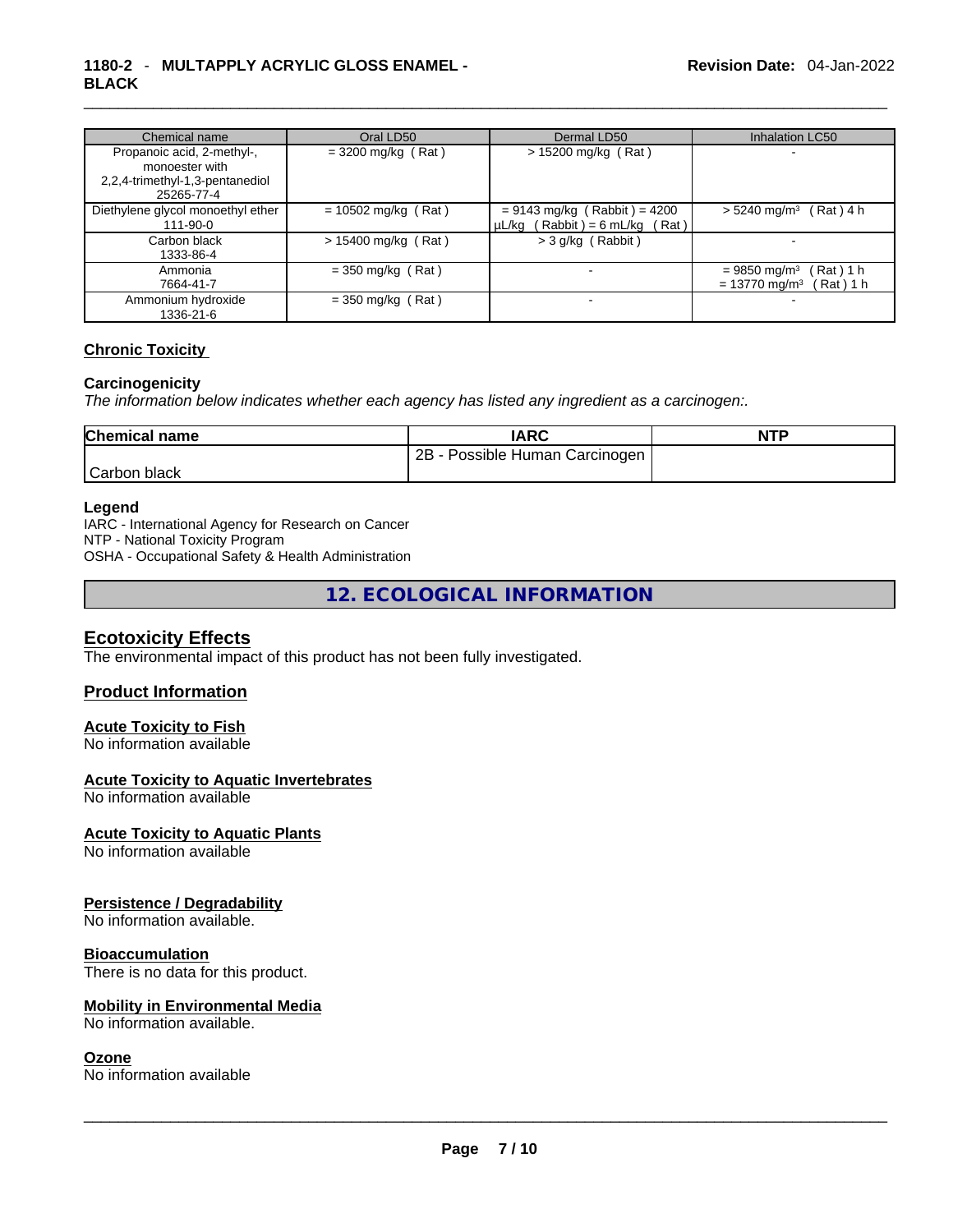### **Component Information**

**Acute Toxicity to Fish** No information available

**Acute Toxicity to Aquatic Invertebrates**

No information available

### **Acute Toxicity to Aquatic Plants**

No information available

# **13. DISPOSAL CONSIDERATIONS**

**Waste Disposal Method** Dispose of in accordance with federal, state, provincial, and local regulations. Local requirements may vary, consult your sanitation department or state-designated environmental protection agency for more disposal options.

## **14. TRANSPORT INFORMATION**

**TDG** Not regulated

**ICAO / IATA** Not regulated

**IMDG / IMO** Not regulated

# **15. REGULATORY INFORMATION**

### **International Inventories**

**TSCA: United States** Yes - All components are listed or exempt.<br> **DSL: Canada** Wo - Not all of the components are listed. No - Not all of the components are listed. One or more component is listed on NDSL.

# **National Pollutant Release Inventory (NPRI)**

### **NPRI Parts 1- 4**

This product contains the following Parts 1-4 NPRI chemicals:

| <b>Chemical name</b> | $\mathsf{A}$ S No. | Weight-% | <b>NPRI Parts 1-4</b> |
|----------------------|--------------------|----------|-----------------------|
|                      |                    |          |                       |
|                      |                    |          |                       |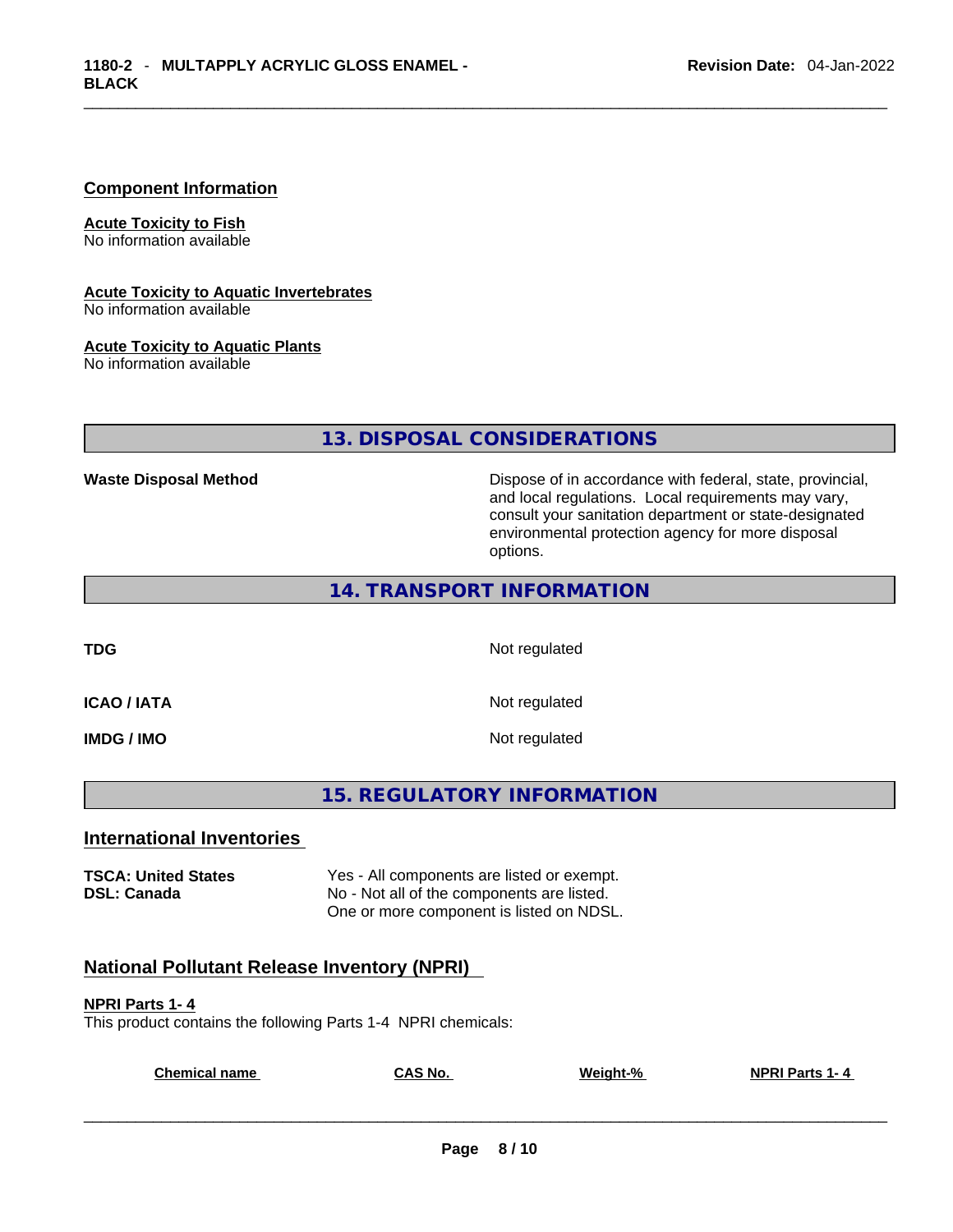Ammonia 7664-41-7 0.1 - 0.25% Listed

### **NPRI Part 5**

This product contains the following NPRI Part 5 Chemicals:

*None*

### **WHMIS Regulatory Status**

This product has been classified in accordance with the hazard criteria of the Hazardous Products Regulations (HPR) and the SDS contains all the information required by the HPR.

| 16. OTHER INFORMATION                                                                                                                                                                                       |               |                                                                            |                      |                                                                                                                                               |
|-------------------------------------------------------------------------------------------------------------------------------------------------------------------------------------------------------------|---------------|----------------------------------------------------------------------------|----------------------|-----------------------------------------------------------------------------------------------------------------------------------------------|
| <b>HMIS</b>                                                                                                                                                                                                 | Health: $1^*$ | <b>Flammability: 0</b>                                                     | <b>Reactivity: 0</b> | $PPE: -$                                                                                                                                      |
| <b>HMIS Legend</b><br>0 - Minimal Hazard<br>1 - Slight Hazard<br>2 - Moderate Hazard<br>3 - Serious Hazard<br>4 - Severe Hazard<br>* - Chronic Hazard<br>present under the actual normal conditions of use. |               | X - Consult your supervisor or S.O.P. for "Special" handling instructions. |                      | Note: The PPE rating has intentionally been left blank. Choose appropriate PPE that will protect employees from the hazards the material will |

*Caution: HMISÒ ratings are based on a 0-4 rating scale, with 0 representing minimal hazards or risks, and 4 representing significant hazards or risks. Although HMISÒ ratings are not required on MSDSs under 29 CFR 1910.1200, the preparer, has chosen to provide them. HMISÒ ratings are to be used only in conjunction with a fully implemented HMISÒ program by workers who have received appropriate HMISÒ training. HMISÒ is a registered trade and service mark of the NPCA. HMISÒ materials may be purchased exclusively from J. J. Keller (800) 327-6868.* 

 **WARNING!** If you scrape, sand, or remove old paint, you may release lead dust. LEAD IS TOXIC. EXPOSURE TO LEAD DUST CAN CAUSE SERIOUS ILLNESS, SUCH AS BRAIN DAMAGE, ESPECIALLY IN CHILDREN. PREGNANT WOMEN SHOULD ALSO AVOID EXPOSURE.Wear a NIOSH approved respirator to control lead exposure. Clean up carefully with a HEPA vacuum and a wet mop. Before you start, find out how to protect yourself and your family by logging onto Health Canada at http://www.hc-sc.gc.ca/ewh-semt/contaminants/lead-plomb/asked\_questions-questions\_posees-eng.php.

| <b>Prepared By</b>                                  | <b>Product Stewardship Department</b><br>Benjamin Moore & Co.<br>101 Paragon Drive<br>Montvale, NJ 07645<br>800-225-5554 |
|-----------------------------------------------------|--------------------------------------------------------------------------------------------------------------------------|
| <b>Issuing Date</b>                                 | 03-Jan-2022                                                                                                              |
| <b>Revision Date:</b><br><b>Reason for revision</b> | 04-Jan-2022<br>Not available                                                                                             |

**Disclaimer**